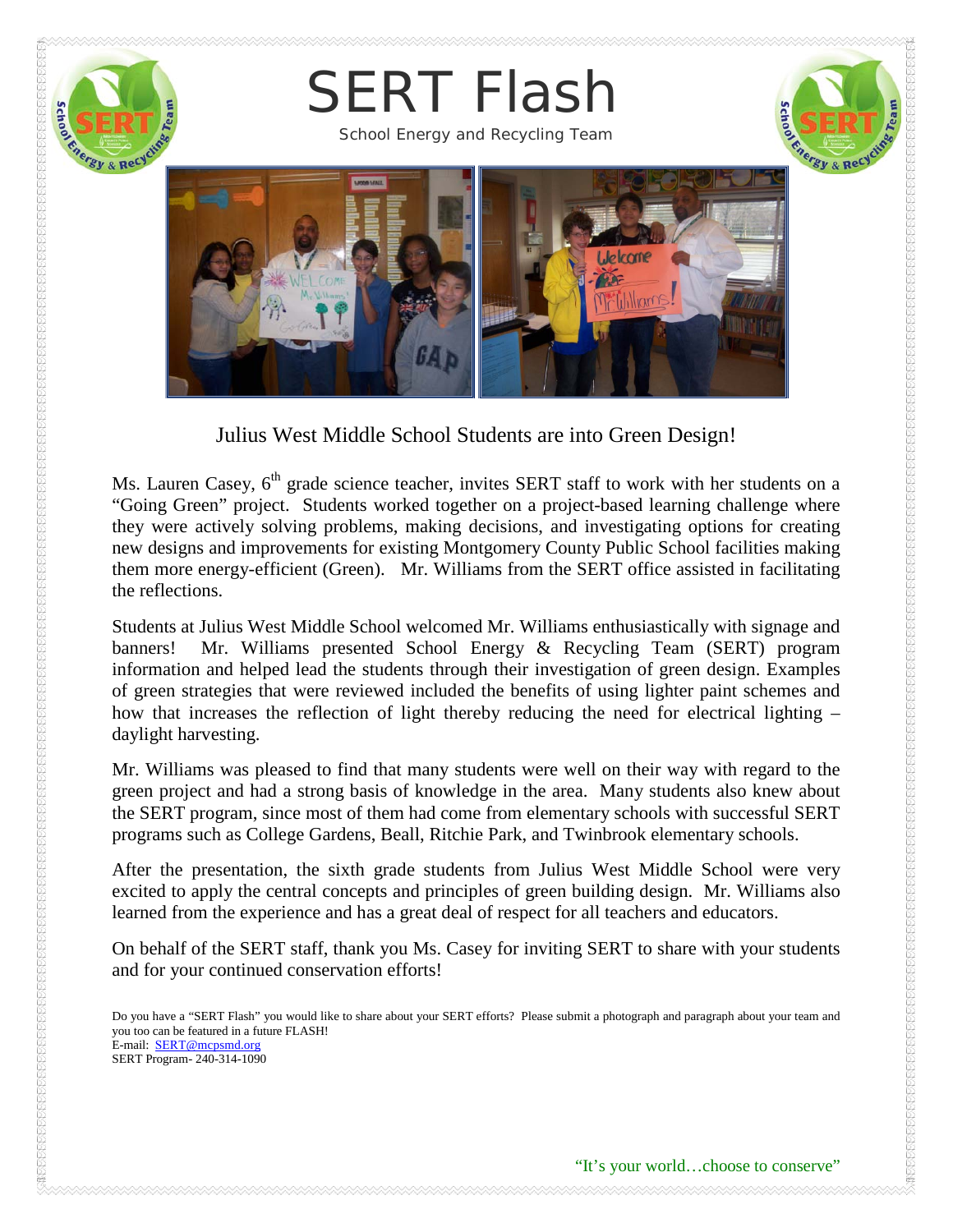

SERT Flash

School Energy and Recycling Team



### **Martin Luther King Recycling Panthers are Taking Recycling to the Next Level…. Are you?**



MLK Recycling Panthers

Beverly Thompson, paraeducator, from Martin Luther King Middle School has taken recycling to the next level. Not only do her students do a great job of collecting the school's recycling material, but Ms. Thompson has the students weigh and graph out the increased weight of recyclable materials. In-house performance measures help reinforce the proactive approach of the team. The students enhance their math skills and create bar graphs demonstrating their progress for posting in the main hall. Keeping the school informed of their efforts increases awareness and participation. This outstanding effort models successful strategies used in creating a well-rounded educational environment and promotes a culture of conservation.

Team work demonstrating initiative, leadership skills, and environmental stewardship, propels Martin Luther King Middle School's recycling team to excel. We thank everyone for staying active and involved.

Do you have a "SERT Flash" you would like to share about your SERT efforts? Please submit a photograph and paragraph about your team and you too can be featured in a future FLASH! E-mail: sert@mcpsmd.org SERT Program- 240-314-1090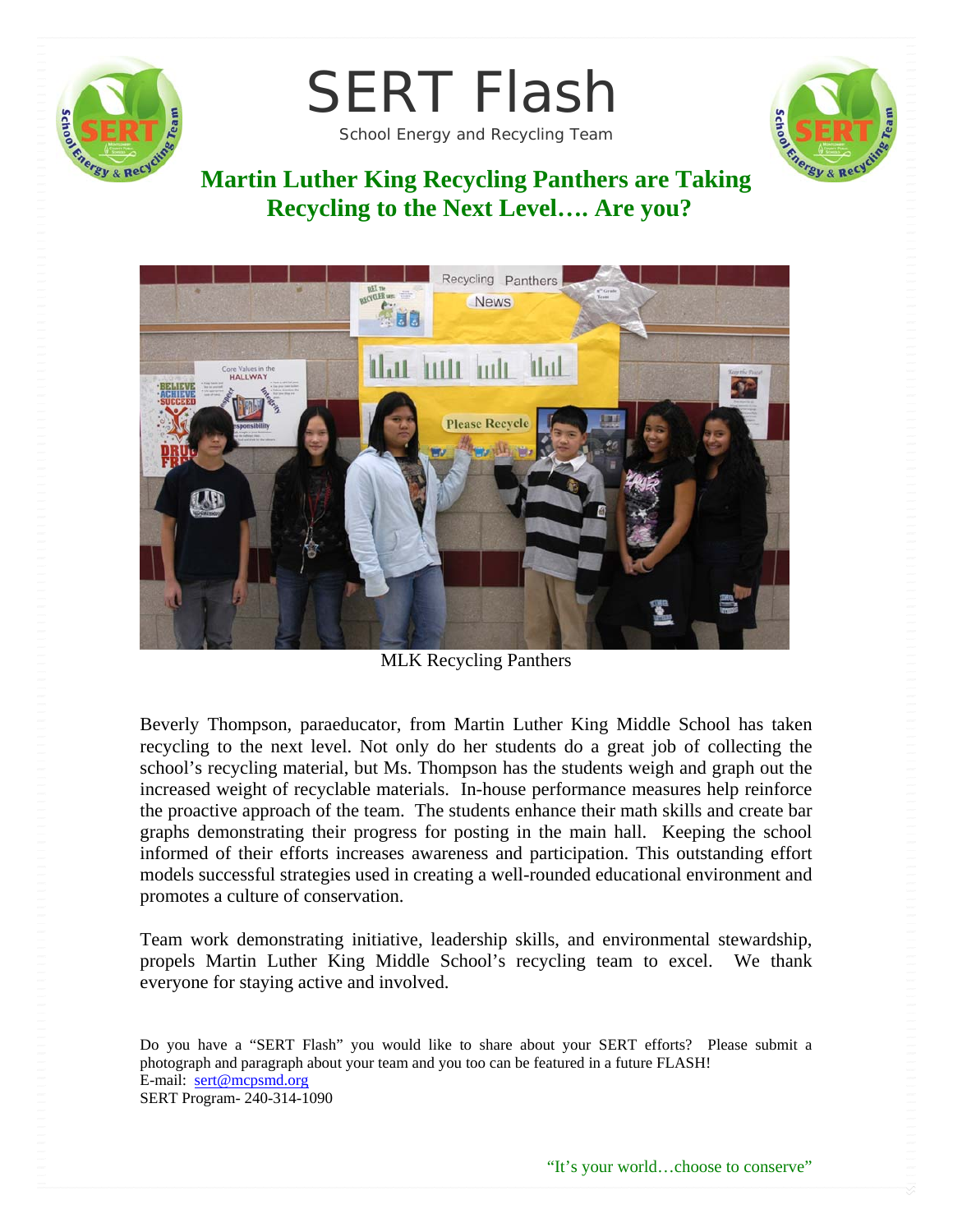

# SERT Flash

School Energy and Recycling Team





Mrs. Tracy Katoski and Mrs. Raka Goswami Montgomery Village Middle School Staff Members

#### **What do you see when you walk into MVMS?**

We see how important resource conservation is to the Montgomery Village Middle School SERT team members. The Montgomery Village Middle School SERT Team has set up centralized recycling stations in the main hallway and throughout the school so that students, staff, and visitors are able to recycle paper, bottles/cans and dispose of their trash responsibly.

Thank you to Mrs. Tracy Katoski, administrative secretary, and Mrs. Raka Goswami,  $6<sup>th</sup>$ grade science teacher, who are the driving force behind the creative hall displays and bulletin boards. These displays share recycling and energy conservation information and useful facts with everyone at Montgomery Village Middle School. Students, staff, and community members can learn about their very own "footprint."

SERT would also like to thank the students from the Learning for Independence Program along with their paraeducators, Mrs. Gloria Stewart and Mrs. Kim Kastens, who help to collect the recycling at Montgomery Village Middle School.

SERT would like to thank everyone at MVMS for making a difference!

Do you have a "SERT Flash" you would like to share about your SERT efforts? Please submit a photograph and paragraph about your team and you too can be featured in a future FLASH! E-mail: SERT[@mcpsmd.org](mailto:Barbara_M_Ruppel@mcpsmd.org) SERT Program- 240-314-1090